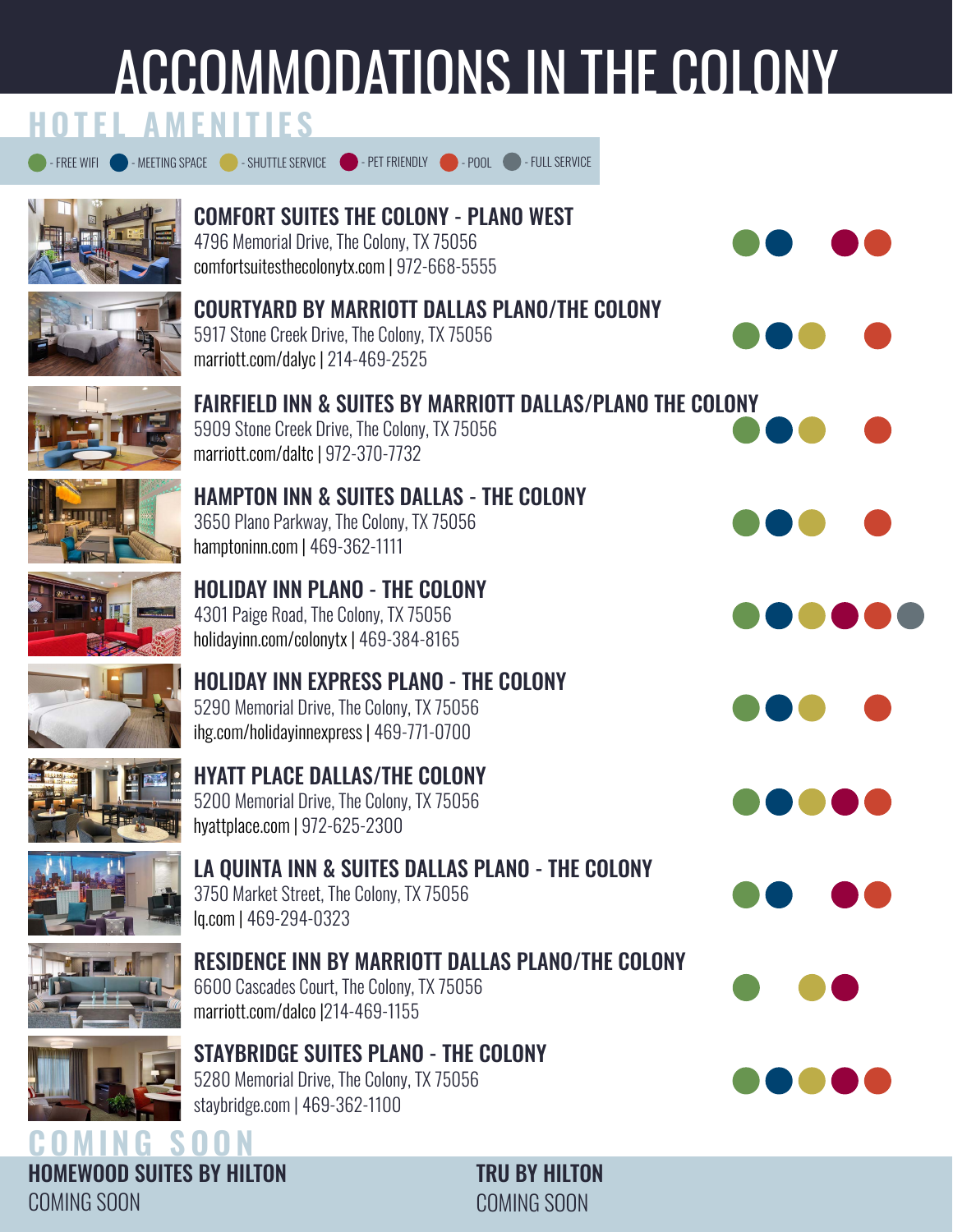### **MEETING SPACES**

| Venue                                                                                                                                                  | <b>Meeting</b><br><b>Rooms</b> | <b>Total Area/</b><br><b>Max Capacity</b> | Internet | Audio/<br><b>Visual</b> | <b>On Site</b><br><b>Catering</b> | <b>Hotel</b><br><b>Rooms</b>            | <b>Breakfast</b>                                   | <b>Amenities</b>                                                                                                                                                                                              |
|--------------------------------------------------------------------------------------------------------------------------------------------------------|--------------------------------|-------------------------------------------|----------|-------------------------|-----------------------------------|-----------------------------------------|----------------------------------------------------|---------------------------------------------------------------------------------------------------------------------------------------------------------------------------------------------------------------|
| <b>Cascades Conference</b><br><b>Center</b><br>At Fairfield Inn & Suites<br>5909 Stone Creek Drive<br>$(972)$ 370-9008<br>cascadesconferencecenter.com | $5\phantom{.0}$                | $6,000$ sq ft<br>340 ppl                  | Wi-Fi    |                         |                                   | 104<br>Fairfield Inn &<br><b>Suites</b> | <b>Full American*</b><br>Fairfield Inn &<br>Suites | Additional space: pre-function &<br>outdoor garden pavilion<br>Accommodations available at all<br>Marriott properties<br>Restaurants within walking distance<br>Electric car charging station<br>Outdoor pool |
| <b>Comfort Suites</b><br>4796 Memorial Drive<br>(972) 668-5555<br>comfortsuitesthecolonytx.com                                                         | $\overline{2}$                 | 840 sq ft<br>60 ppl                       | Wi-Fi    |                         |                                   | 73                                      | Continental*                                       | Walking distance to restaurants &<br>attractions<br>Indoor pool                                                                                                                                               |
| <b>Courtyard by Marriott</b><br>5921 Stone Creek Drive<br>(214) 469-2525<br>marriott.com/dalyc                                                         | 3                              | 1,429 sq ft<br>$150$ ppl                  | Wi-Fi    | $\bullet$               | $\bullet$                         | 128                                     | <b>Full American,</b><br>Grab-n-Go                 | Accommodations available at Marriott<br>properties<br>Walking distance to restaurants<br>Electric car charging station<br>Outdoor pool                                                                        |
| <b>Hampton Inn</b><br>3650 Plano Parkway<br>(469) 362-1111<br>hamptoninn.com                                                                           | $\overline{2}$                 | $1,500$ sq ft<br>80 ppl                   | Wi-Fi    |                         |                                   | 115                                     | Continental*                                       | Walking distance to restaurants and<br>shops at Grandscape<br>Electric car charging station<br>Indoor pool                                                                                                    |
| Holiday Inn<br>4301 Paige Road<br>(469) 384-8165<br>holidayinn.com/colonytx                                                                            | $\boldsymbol{2}$               | $2,300$ sq ft<br>$220$ ppl                | Wi-Fi    | $\bullet$               | $\bullet$                         | 122                                     | <b>Full American</b>                               | Full service hotel<br>On-site restaurant - 121 Bar and Grille<br>Outdoor heated pool                                                                                                                          |
| <b>Holiday Inn Express</b><br>5290 Memorial Drive<br>469-771-0700<br>ihg.com/holidayinnexpress                                                         | 1                              | $1,100$ sq ft                             | Wi-Fi    |                         |                                   | 80                                      | Continental*                                       | Coming soon                                                                                                                                                                                                   |
| <b>Hyatt Place</b><br>5200 Memorial Drive<br>(972) 625-2300<br>hyattplace.com                                                                          | $\boldsymbol{2}$               | $1,196$ sq ft<br>160 ppl                  | Wi-Fi    | $\bullet$               | $\bullet$                         | 107                                     | Continental**                                      | Restaurants and attractions within<br>walking distance<br>Full cocktail bar and 24 hour dining<br>Outdoor pool                                                                                                |
| La Quinta Inn & Suites<br>3750 Market Street<br>(469) 294-0323<br>lq.com                                                                               | 1                              | 710 sq ft<br>50 ppl                       | Wi-Fi    |                         |                                   | 81                                      | Continental*                                       | Restaurant within walking distance<br>Indoor pool                                                                                                                                                             |
| <b>Staybridge Suites</b><br>5280 Memorial Drive<br>(469) 362-1100<br>staybridge.com                                                                    | 1                              | 780 sq ft<br>50 ppl                       | Wi-Fi    |                         |                                   | 98                                      | <b>Full American*</b>                              | Fully equipped kitchen in all suites<br>Evening Reception Monday-Wednesday<br>Outdoor amenities: BBQ grills, half<br>court basketball court, pool                                                             |
| <b>Chapel at Ana Villa</b><br>5921 Stone Creek Drive<br>(972) 624-8017<br>chapelanavilla.com                                                           | $\overline{2}$                 | 6,500 sq ft<br>$275$ ppl                  | Wi-Fi    |                         |                                   |                                         |                                                    | Private bridal & groom suites with<br>venue monitors<br>Accommodations at Marriott properties                                                                                                                 |
| <b>Old American Golf Club</b><br>1001 Lebanon Road<br>(972) 370-4653<br>theoldamericangolfclub.com                                                     | $\mathbf{3}$                   | 3,440 sq ft<br>$200$ ppl                  | Wi-Fi    |                         |                                   |                                         |                                                    | Nationally ranked course, home to<br>Texas LPGA tournament<br>Covered outdoor space                                                                                                                           |
| The Tribute Golf Club<br>& Guest Suite<br>1000 Lebanon Road<br>(972) 370-5465<br>thetributegc.com                                                      | 5                              | 5,177 sq ft<br>300 ppl                    | Wi-Fi    |                         |                                   | 1                                       | <b>Clubhouse</b><br><b>Restaurant</b>              | Booking includes round of golf for 4 on<br>lakeside award winning course<br>Additional space: outdoor space                                                                                                   |

\* Complimentary \*\* Complimentary for rewards members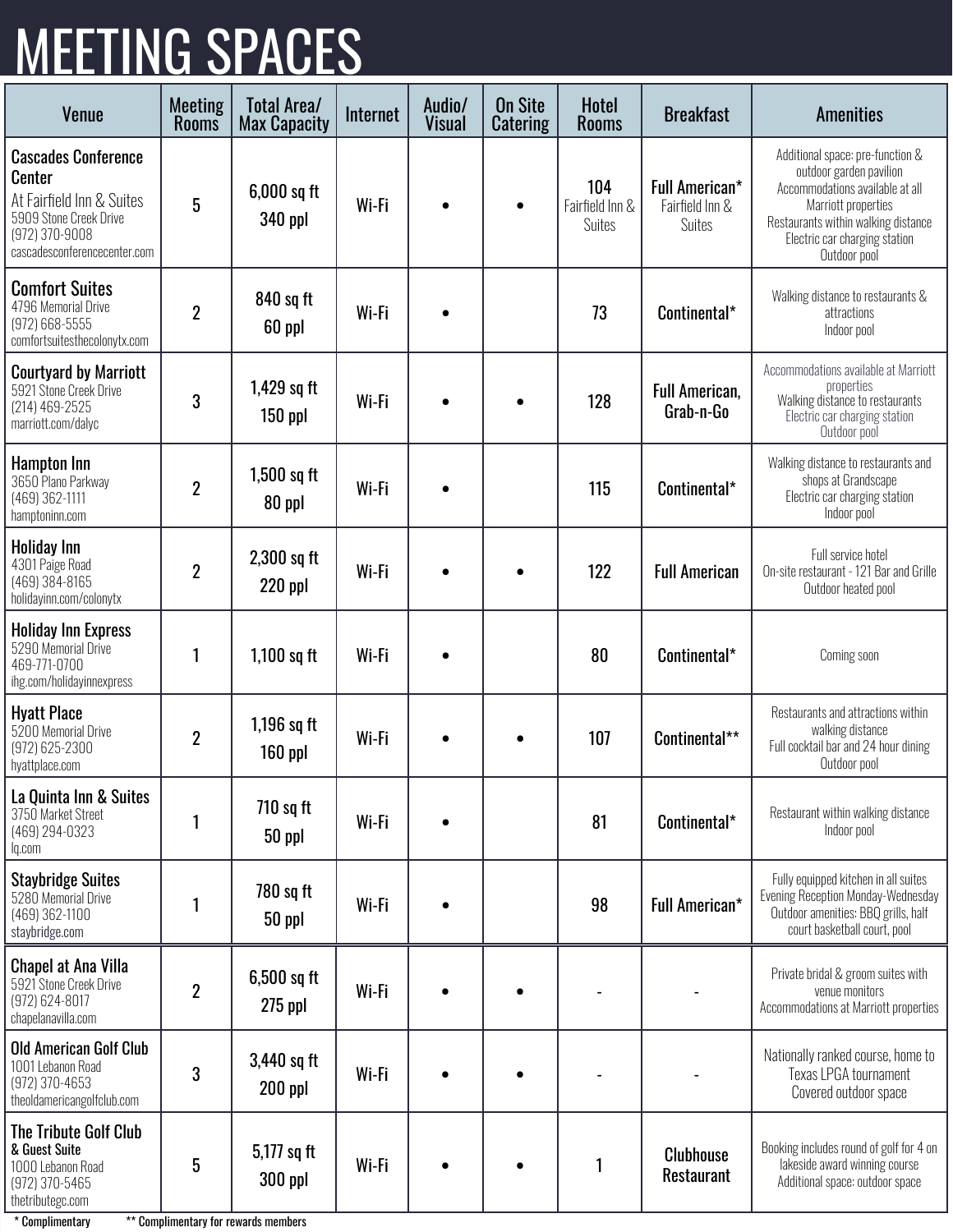| <b>Venue</b>                                                                                                                        | Meeting<br><b>Rooms</b> | Total Area/<br>Max Capacity  | Internet | Audio/<br><b>Visual</b> | <b>On Site</b><br><b>Catering</b> | <b>Amenities</b>                                                                                                                                                                                                                                                                                            |
|-------------------------------------------------------------------------------------------------------------------------------------|-------------------------|------------------------------|----------|-------------------------|-----------------------------------|-------------------------------------------------------------------------------------------------------------------------------------------------------------------------------------------------------------------------------------------------------------------------------------------------------------|
| <b>Hidden Cove Park Dining Hall</b><br>At Lewisville Lake<br>20400 Hackberry Creek Park Road<br>(972) 294-1443   hiddencovepark.net |                         | $1,224$ sq ft<br>$100$ ppl   | Wi-Fi    |                         |                                   | Rental includes tables & chairs and use of functional kitchen<br>Outdoor deck with over-sized grill and 3 pavilions<br>Bounce house & slip and slide rentals available<br>Lake park amenities: boat ramp, marina, watercraft rentals, ship<br>store, floating restaurant, fueling dock, camp sites & cabins |
| <b>Stewart Peninsula Golf Course</b><br>100 Cottonwood Springs Circle<br>(972) 625-8700   stewartpeninsulagolf.com                  |                         | $130$ ppl                    | Wi-Fi    |                         |                                   | Lighthouse themed clubhouse and patio located on shoreline<br>Santa Fe Grill catering & dining room available April-October                                                                                                                                                                                 |
| <b>The Colony Community Center</b><br>5151 North Colony Boulevard<br>(972) 625-1106   thecolonytx.gov                               |                         | 1,920 sq ft<br>$150$ ppl     | Wi-Fi    |                         |                                   | Large activity room can be broken up into 2 spaces<br>Service kitchen with ice maker, tables and chairs included<br>Alcohol permitted with permit & off duty police officer                                                                                                                                 |
| <b>TopGolf</b><br>3760 Blair Oaks Drive<br>(469) 213-5204   topgolf.com/thecolony                                                   |                         | $3,000 + sq$ ft<br>1,000 ppl | Wi-Fi    |                         |                                   | Packages includes 3 hours of game play in climate controlled bays<br>Multiple bars and chef-driven menus<br>Accommodates 10-1,000 (full venue buyout)                                                                                                                                                       |

### **MEET & DINE**

| Venue                                                                                                 | <b>Cuisine</b>               | <b>Capacity</b> | <b>Amenities</b>                                                                                                                                                                                                                                                                                                      |
|-------------------------------------------------------------------------------------------------------|------------------------------|-----------------|-----------------------------------------------------------------------------------------------------------------------------------------------------------------------------------------------------------------------------------------------------------------------------------------------------------------------|
| 54th Street Restaurant & Drafthouse<br>5201 State Highway 121<br>(214) 469-1054   54thstreetgrill.com | American                     | 50              | 54th Street offers a private dining space for up to 24 guests, complete with flat screen TVs and<br>eye-catching decor and memorabilia. A semi-private enclosed patio offers room for 50. Rental of either<br>space is complimentary with food purchase.                                                              |
| Arno Italia<br>6520 Cascades Court #100<br>(972) 646-1702   arnoitaliatx.com                          | <b>Italian</b>               | 50              | The "Little Italy" private dining room seats up to 30 and accommodates cocktail receptions of up to 50.<br>Little Italy is separated from the main dining room by a glass wine cellar. Entire buyout available.                                                                                                       |
| Amore Pasta & Pizza<br>4709 State Highway 121<br>$(972) 624 - 1313$   amorethecolony.com              | <b>Italian</b>               | 50              | The private dining area can seat up to 50 guests and is free with food service. The doors can be opened to<br>the main dining area to offer more space for guests.                                                                                                                                                    |
| Angelina's<br>4851 Main Street<br>(972) 625-5372   angelinastexmex.com                                | <b>Mexican</b>               | 50              | Rent out the patio area during dinner for the perfect sunset view of Lewisville Lake. Between the amazing<br>food and view, Angelina's has become a staple in The Colony.                                                                                                                                             |
| <b>Drunken Donkey</b><br>4897 State Highway 121<br>(972) 294-5676   drunkendonkey.beer                | <b>Craft Bar &amp; Grill</b> | 50              | The semi-private upstairs loft is the ideal location for a lively party with up to 50 guests. Enjoy local<br>brews, wall-to-wall TV's, and a refined handcrafted menu.                                                                                                                                                |
| <b>Fun Pizza Kitchen</b><br>4181 Main Street<br>(214) 469-2666   funpizzakitchen.com                  | Italian/Indian               | 40              | Fun Pizza Kitchen features a semi-private room, free of charge with food service. Prices range from \$4-<br>\$18 per person with a capacity up to 40 guests. BYOB at no extra charge.                                                                                                                                 |
| <b>Golden Corral</b><br>4675 State Highway 121<br>(972) 668-7550   goldencorral.com                   | American                     | 60              | Host your event for up to 60 guests in their private dining room, free with food service. A classic lunch<br>and dinner buffet is offered 7 days a week.                                                                                                                                                              |
| Hard Eight BBQ<br>5300 State Highway 121<br>(972) 625-8888   hardeightbbq.com                         | <b>BBO</b>                   | 25-100          | With three meeting rooms, Hard Eight welcomes groups of all sizes. Packages are custom built and priced<br>on an individual basis, starting at about \$19 per person for dinner. Private and semi-private dining areas<br>available for rental at no fee with a full-service cater in place. Entire buyout available. |
| Heritage Pizza & Taproom<br>3750 Plano Parkway<br>(214) 396-7333   heritagepizza.com                  | <b>Italian</b>               | 50              | Accommodate up to 50 guests on the enclosed patio, complete with TV's and computer connection<br>capabilities. You have plenty of catering options with salad, pasta, pizza, appetizers, etc. Minimum food<br>purchase is required for free room rental.                                                              |
| <b>IHOP</b><br>4801 State Highway 121<br>(469) 384-1400   ihop.com                                    | American/Breakfast           | $10 - 55$       | Enjoy a full American breakfast anytime of day. Private dining area free with food service. Prices range<br>from \$5-\$12 a person.                                                                                                                                                                                   |
| Lava Cantina<br>5805 Grandscape Boulevard<br>(214) 618-6893   lavacantina.com                         | Mexican/Cajun                | 30-1,200        | Work with a dedicated event team for ease and simplicity in the event planning process. Available for<br>events of all sizes, the unique atmosphere and incredible food is a show stopper.                                                                                                                            |
| Mi Cocina<br>5400 Nebraska Furniture Mart Drive<br>(469) 777-5050   micocina.com                      | Mexican                      | 40              | Work with an official Event Coordinator at Mi Cocina for a seamless booking experience. Select from a<br>full-service lunch or dinner buffet with elevated Tex-Mex classics.                                                                                                                                          |

For more detailed information on venues in The Colony, please visit our website [VisitTheColonyTX.com/Meet](http://VisitTheColonyTX.com/Meet)